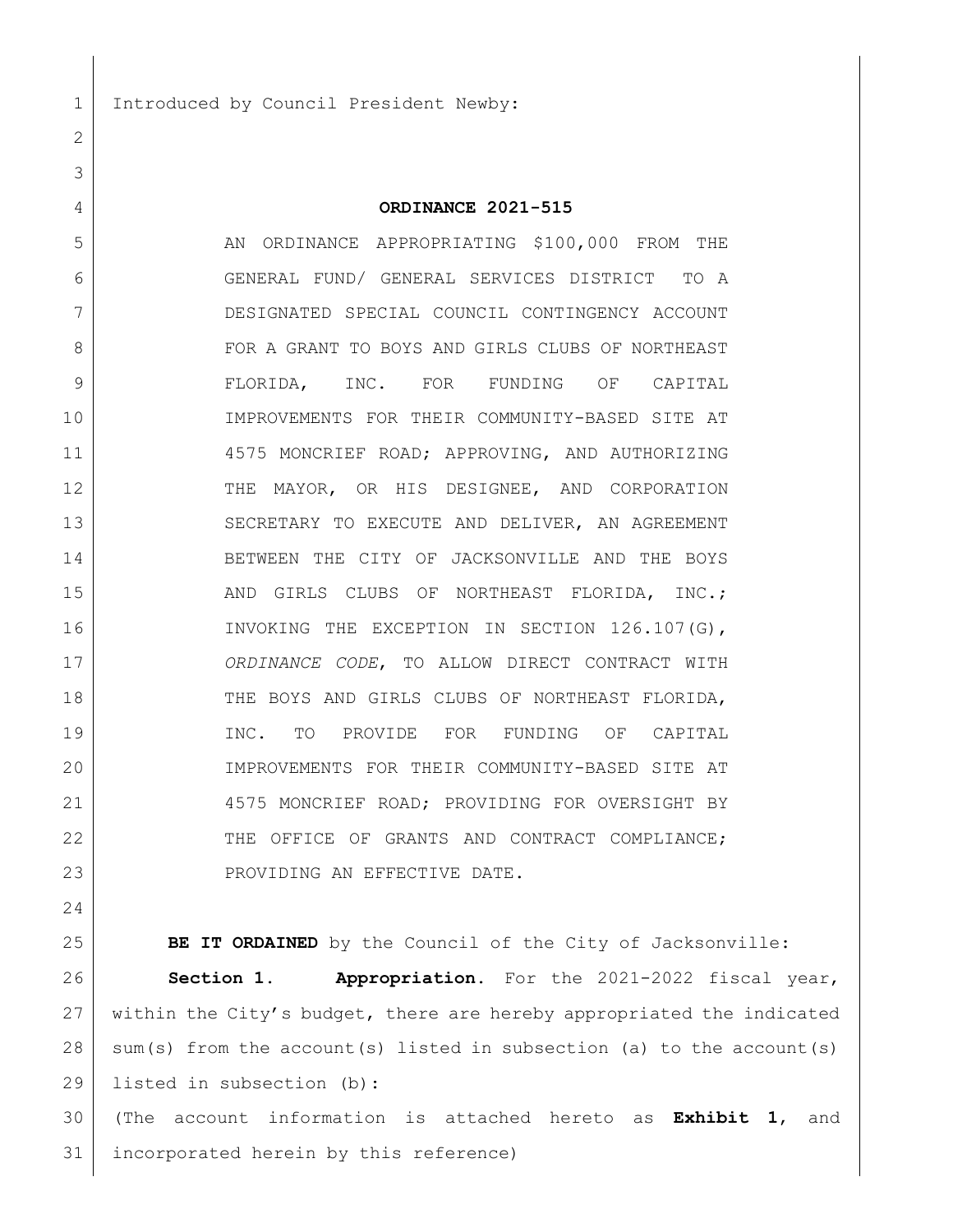|   | (a) | Appropriated from:            |           |
|---|-----|-------------------------------|-----------|
| 2 |     | See attached <b>Exhibit 1</b> | \$100,000 |
| 3 | (b) | Appropriated to:              |           |
| 4 |     | See attached <b>Exhibit 1</b> | \$100,000 |

 (c) **Explanation of Appropriation -** The funding above is being appropriated from the General Fund/ General Services District to a Designated Special Council Contingency fund **for the Boys and Girls Club of Northeast Florida, Inc. to provide funding for capital improvements to renovate their**  community-based site at Clanzel T. Brown Boys and Girls Club at 4575 Moncrief Road, Jacksonville, Florida 32209

 **Section 2. Purpose.** The purpose of the appropriation in Section 1 is to provide funding to the Boys and Girls Clubs of Northeast Florida, Inc. for capital improvements for their community- based site at Clanzel T. Brown Boys and Girls Club at 4575 Moncrief Road, Jacksonville, Florida 32209. The scope of work includes project coordination, job overhead, demolition and haul-off, site work, metals, carpentry, windows and doors, finishes, mechanical and electrical renovations, landscaping and classroom furnishings, as more fully described in **Exhibit 2** attached hereto.

 **Section 3. Agreement approved and execution authorized.** There is hereby approved, and the Mayor, or his designee, and Corporation Secretary are hereby authorized to execute and deliver, the Funding Agreement between the City of Jacksonville and the Boys and Girls Club of Northeast Florida, Inc., in a not to exceed amount of \$100,000 for the 2021-2022 fiscal year to be disbursed on the basis of charges for materials and services related to the capital improvements needed, subject to the terms, scope and conditions more fully described in **Exhibit 2** attached hereto (the "Agreement").

 **Section 4. Invoking the exception to Section 126.107(g), Ordinance Code.** The City is hereby authorized to procure the use of

 $- 2 -$